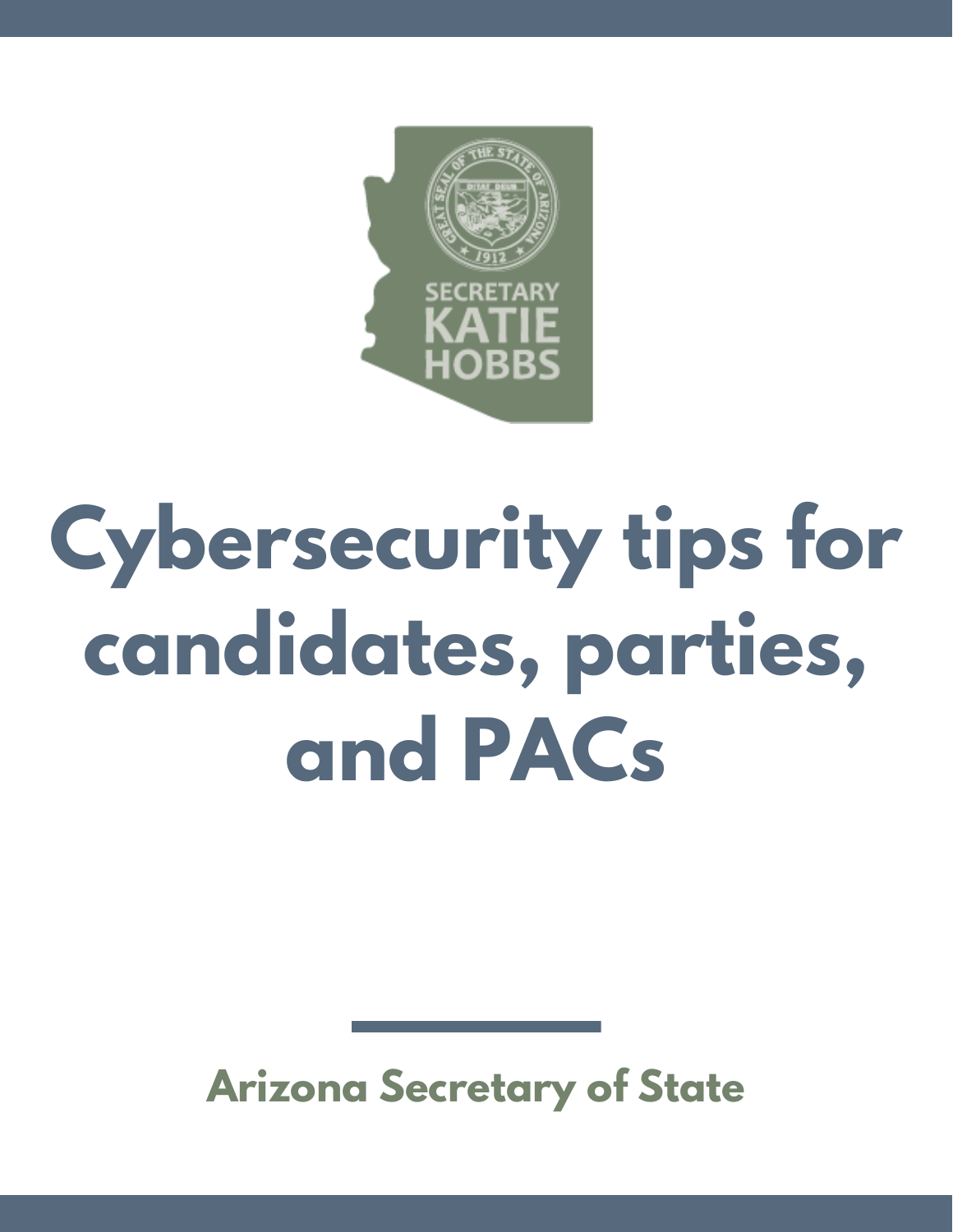# **ABOUT THIS PACKET**

In today's environment, political entities have become high value targets for hackers and others that wish to disrupt the election process. These bad actors can include nation states, political opponents, hacktivists, or profiteers. The Arizona Secretary of State's Office is committed to providing fair elections across the 15 counties of Arizona, and in response has prepared this guide to assist candidates and political entities with keeping their information and accounts safe. In this document, we've assembled best practices from leading sources around the country that can help secure your political message.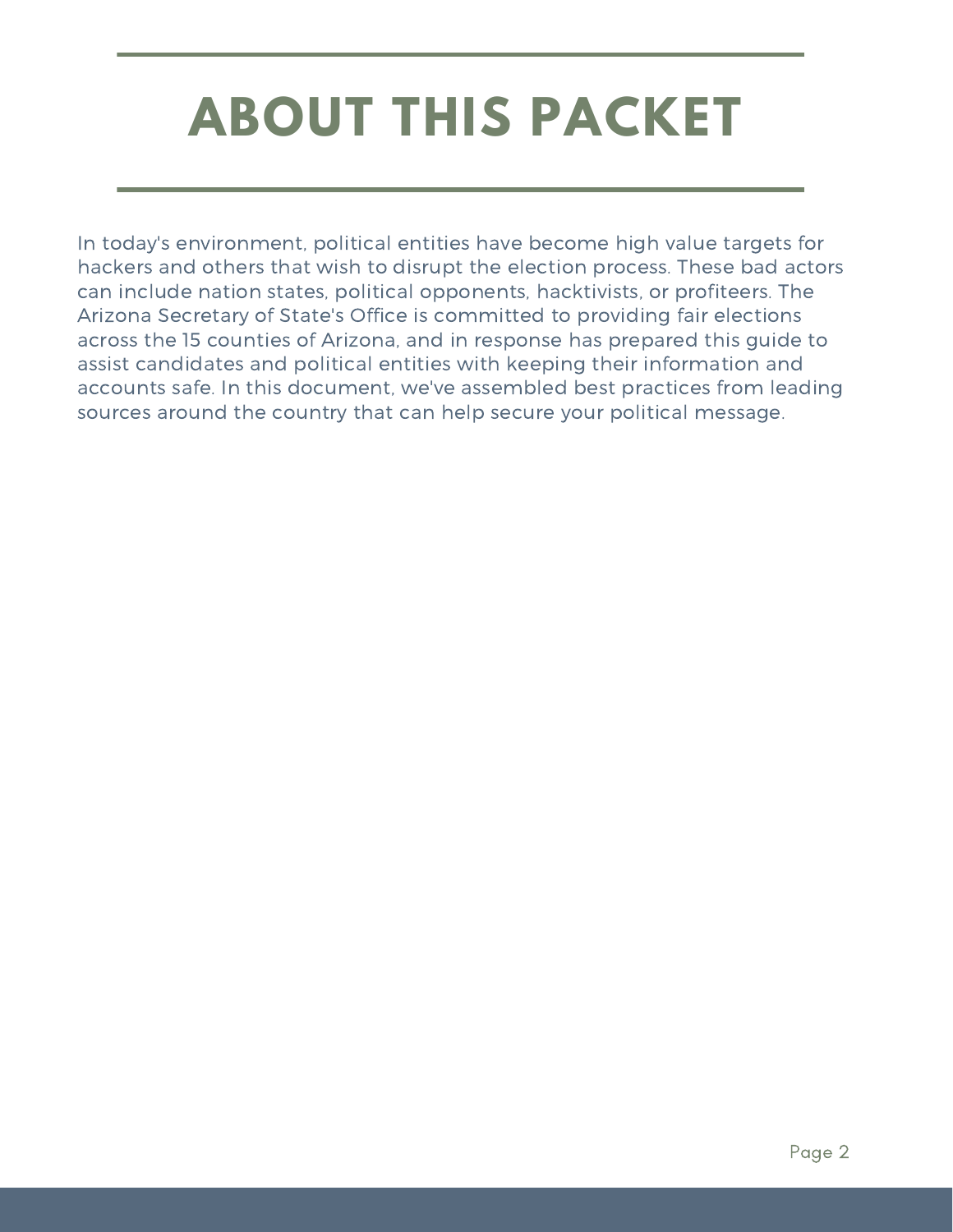#### **TIP #1: USE TWO-FACTOR AUTHENTICATION FOR ALL SERVICES**



Two-factor authentication increases security by requiring two separate validations in order to log in. This makes it significantly harder for an intruder to gain access even if a device or password is stolen. For instance, after entering your password, Twitter can send you a text with a special code that you also need to enter to successfully log in. In this way, a bad actor would need your phone AND your password to be able to log in as you.

We recommend using two-factor authentication for social media accounts, email, and website editing access. Here is a fantastic list of web services that support two-factor authentication: twofactorauth.org.

#### **TIP #2: BE PREPARED FOR PHISHING ATTACKS**



Phishing is a technique where a bad actor sends realisticlooking emails that encourage the recipient to click on a malicious link or attachment. Once clicked, the bad actors can gather private information or leave spyware or malware on your computer. It is estimated that over 90% of successful hacks start with a phishing email.\*

Campaigns have been targeted by extremely well-crafted and personalized emails that have successfully led to hacking. Everyone in your organization should learn how to identify phishing emails. We also recommend testing your staff's phishing resilience by using a phishing testing service that sends them harmless phishing emails.

\*Verizon Data Breach Investigation Report (2017)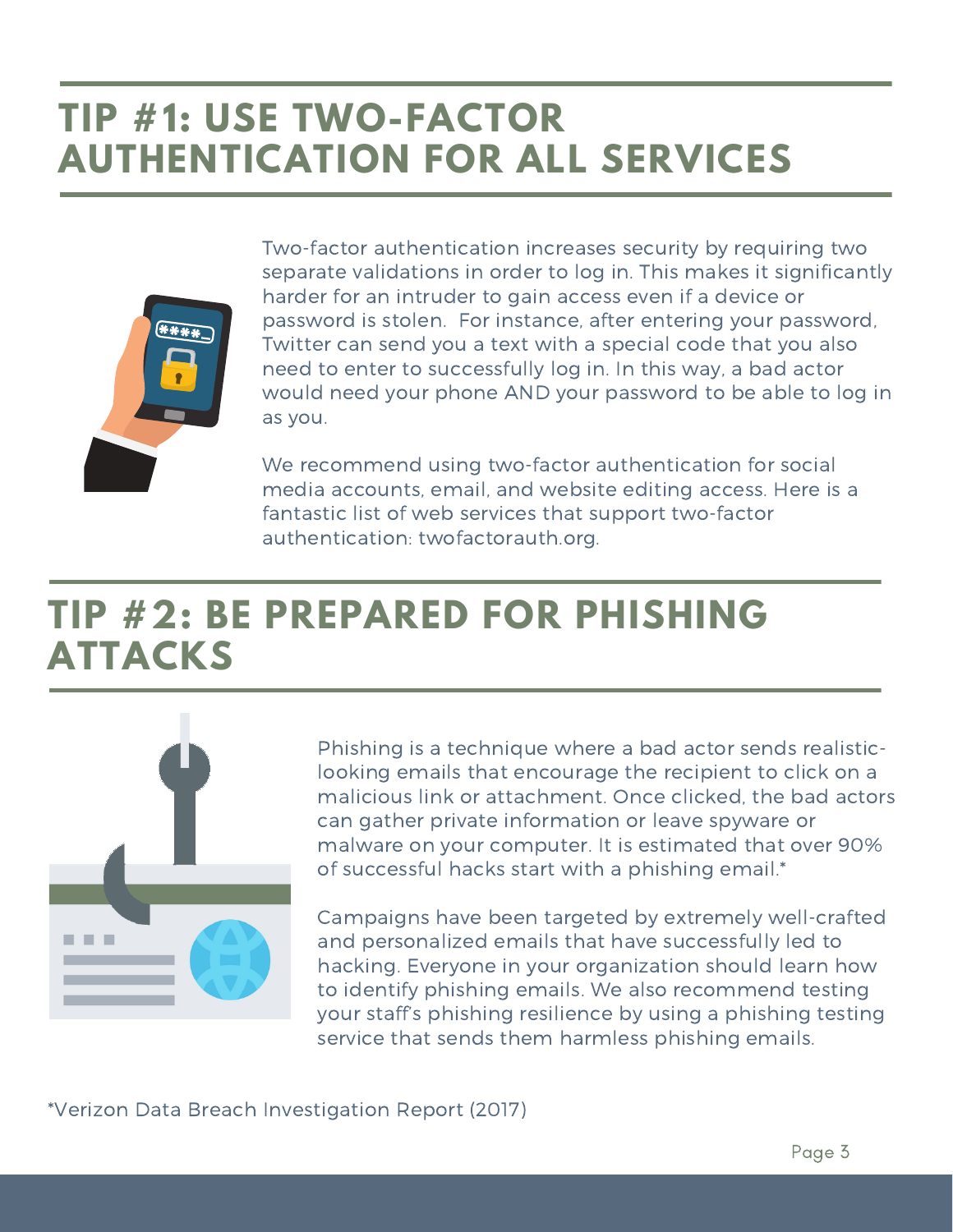# **TIP #3: PROTECT YOUR SOCIAL MEDIA ACCOUNTS**



A real problem with social media is bad actors creating copycat accounts and passing along their own messaging under somebody else's name. A verification badge appears on accounts that have been proven to be authentic so that the public can be assured it is real. The process to get this is different for each company, but a quick web search will get you the instructions.



Social media can be the catalyst that quickly spreads false or misleading information. In order to make it easier for social media companies to remove this content, it is best to establish points of contact early, or bookmark pages that will help you recover your account or report misinformation. Preparedness counts at election time!

### **TIP #4: SECURE YOUR MOBILE DEVICES**



It may seem obvious, but make sure cell phones, tablets and laptops are using passwords, security patterns, or biometric security. Also make sure they are timing out so they lock after not being used for a while.

An unlocked device in the wrong hands can be the key to the kingdom. Critical mobile devices should store their data in an encrypted format so that even if somebody gets into it, the data will be of no use.



Have a pre-made plan about what to do if you lose a mobile device. Do you know where to go to remotely wipe it? Only use dedicated and secure Wi-Fi networks at campaign offices, and use secure mobile Wi-Fi hotspots when traveling. And finally, just like home or office computers, make sure your mobile devices are patched and updated regularly.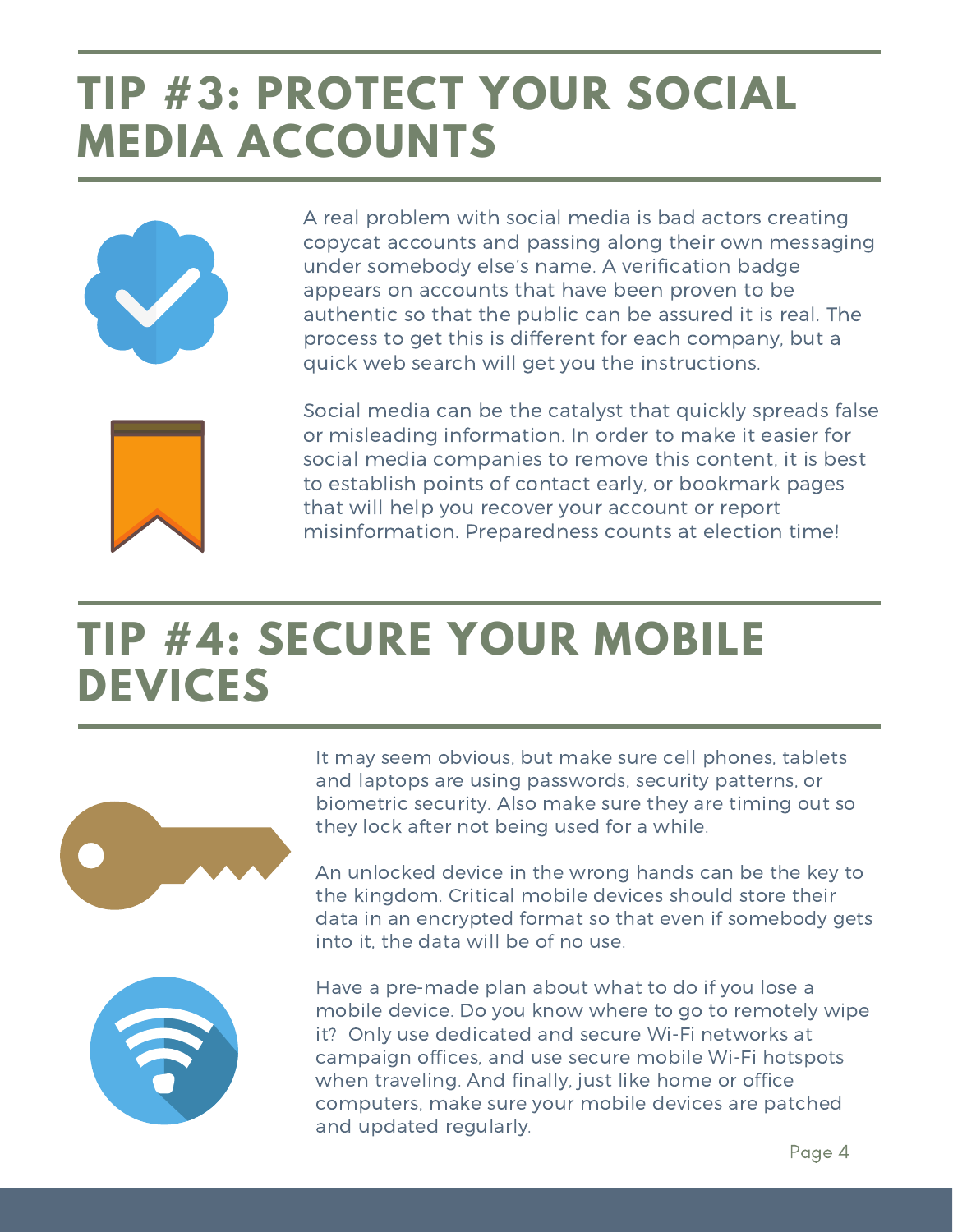## **TIP #5: PAY ATTENTION TO PASSWORDS**



Different passwords should be used for different accounts to ensure that one breach does not give a hacker access to every account.

You should use long passwords which are tougher to break. As well, consider using a password keeper program to securely store your passwords and to generate complex, hard-to-break passwords.

## **TIP #6: HAVE PROFESSIONAL HELP STANDING BY**



Cyber incidents never seem to happen at convenient times. So if it's Election Day and your organization is experiencing a cyberattack, it may already be too late to find a cybersecurity contractor to help you.

The best bet is to make arrangements ahead of time, and have the number to call ready to go. As well, if you have an extensive office network, you may wish to have a security expert assess the vulnerabilities and make recommendations about shoring up your defenses before there is a problem.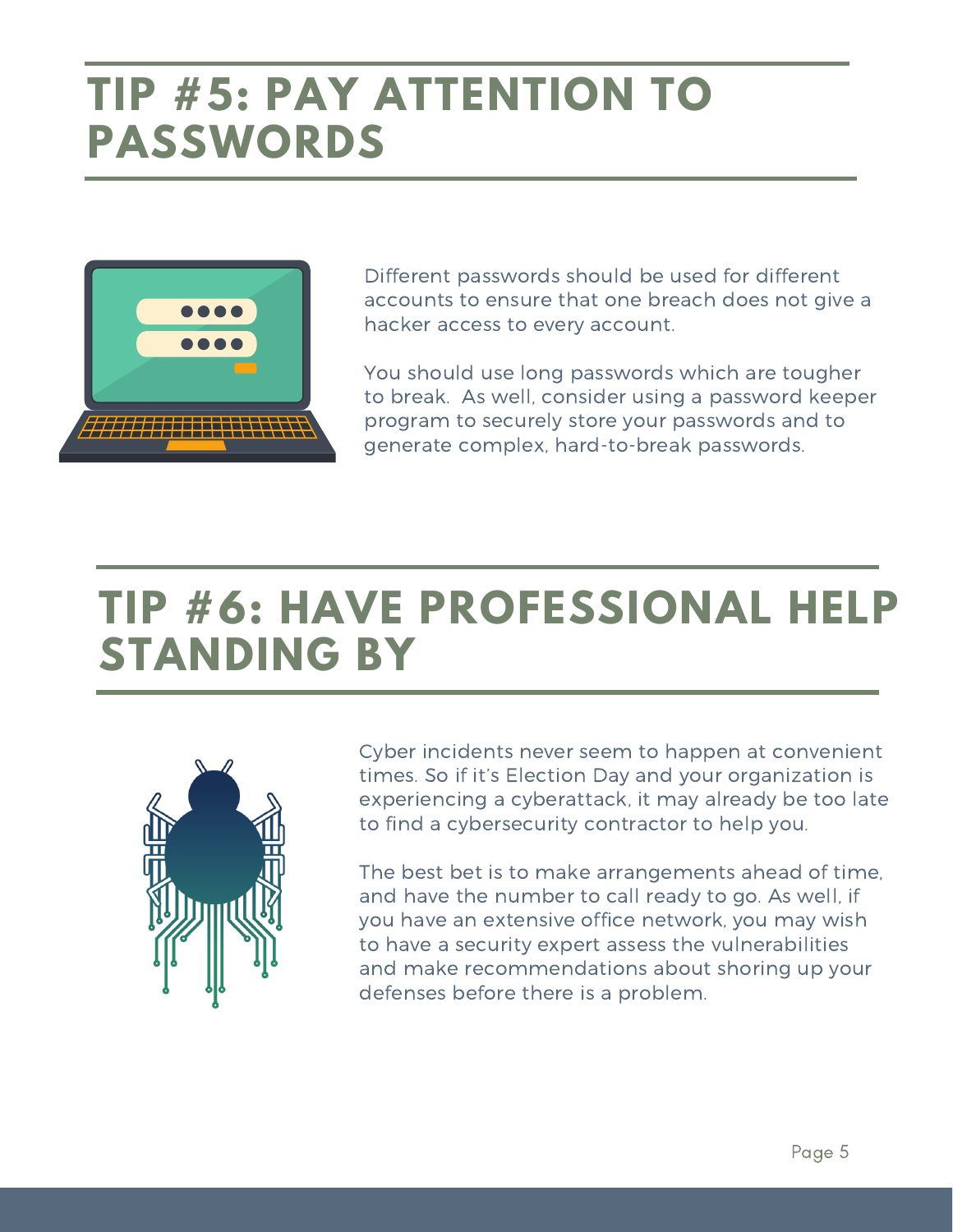#### **TIP #7: USE ENCRYPTED MESSAGING APPLICATIONS FOR SENSITIVE CONVERSATIONS**



It's vitally important for political entities to keep their private conversations private. There are several products available that can encrypt your messages and documents before you send them and un-encrypt them on the other end. This can stop bad actors from being able to read your messages if they are able to intercept them. These products can be installed on all types of devices, from phones to office computers.

## **TIP #8: CONSIDER CLOUD SERVICES VS. ON-PREMISE SYSTEMS**



The cloud refers to services that offer an online platform to store data, send email, or host websites. In most cases (and when used in conjunction with two-factor authentication), these services are more secure and easier to implement than systems that we can build at our offices. Additionally, they ensure that loss or damage of a single device does not lead to data loss.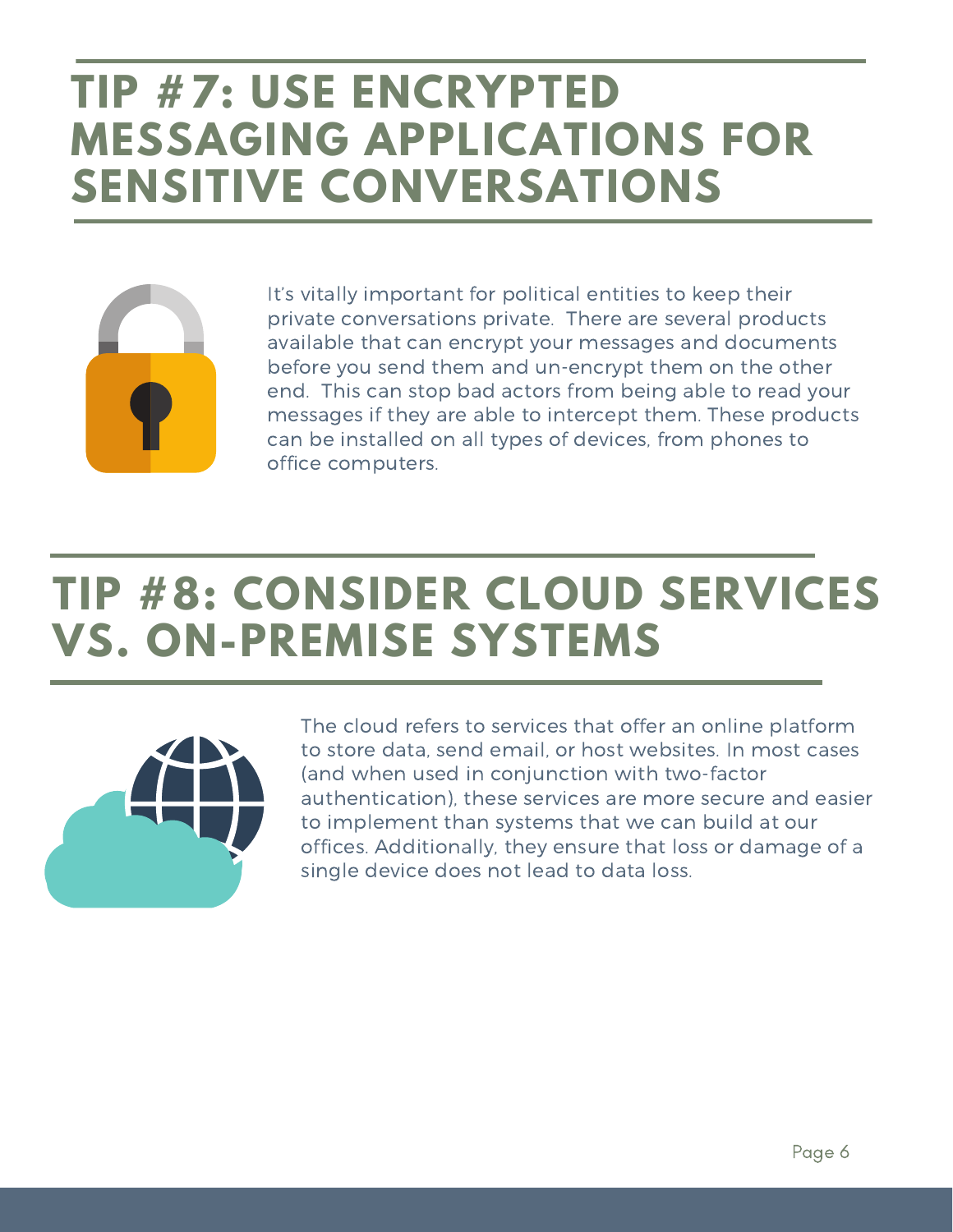# **TIP #9: PROTECT YOUR WEBSITES**



Your website should be behind a Web Application Firewall (WAF) or similar protection. These services protect your website from certain types of attacks, including Distributed Denial of Service (DDoS) attacks that can shut down your site for extended periods of time. There are free options for this, including Project Shield by Google.

As well, carefully monitor who has access to edit your website and only grant permissions to those who absolutely need it.

Hire a service to perform penetration testing on your websites, so you can know if there are security concerns and address them.